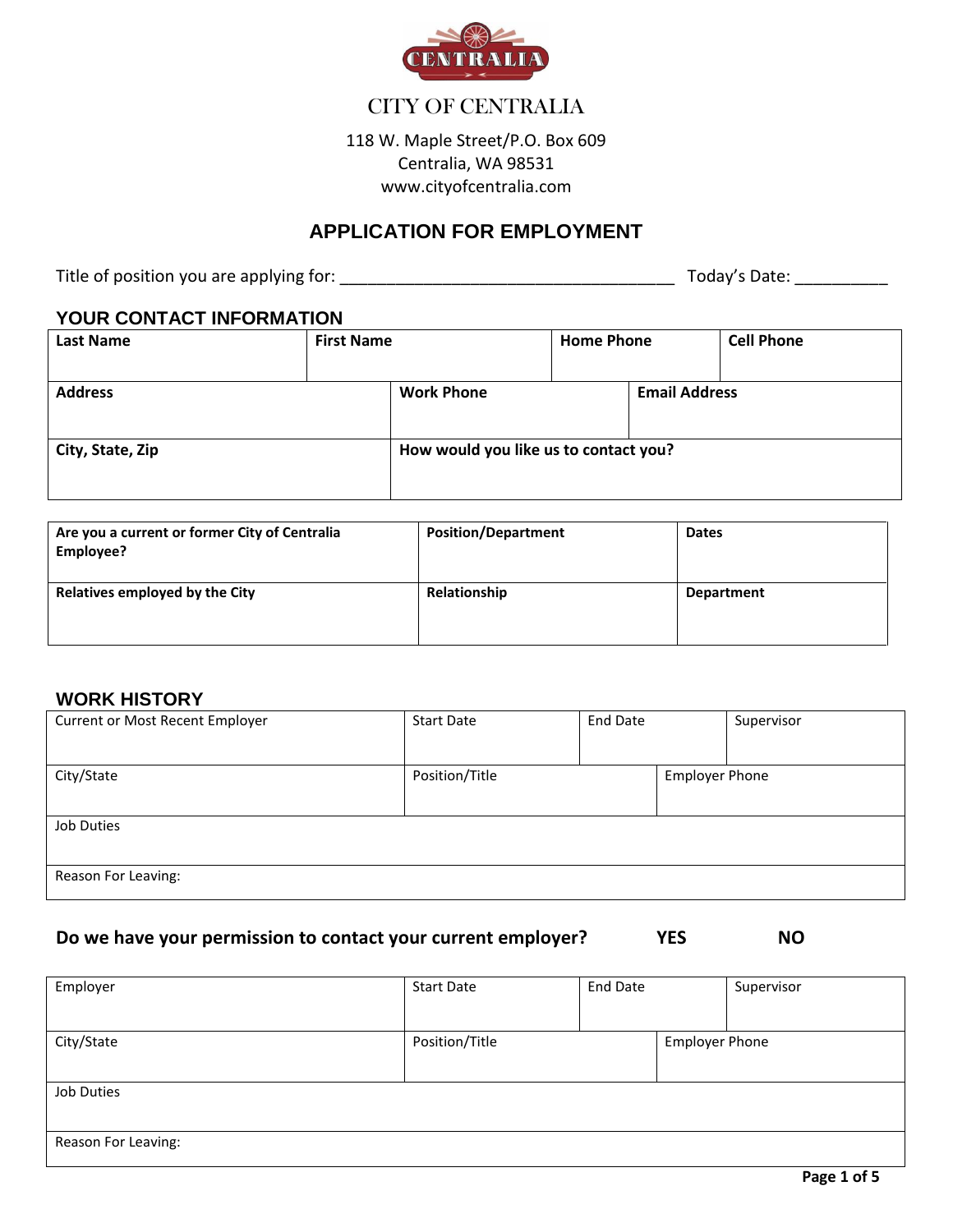# **Work History (continued)**

| . .<br>Employer     | <b>Start Date</b> | <b>End Date</b> |                       | Supervisor |
|---------------------|-------------------|-----------------|-----------------------|------------|
|                     |                   |                 |                       |            |
| City/State          | Position/Title    |                 | <b>Employer Phone</b> |            |
|                     |                   |                 |                       |            |
|                     |                   |                 |                       |            |
| Job Duties          |                   |                 |                       |            |
|                     |                   |                 |                       |            |
|                     |                   |                 |                       |            |
| Reason For Leaving: |                   |                 |                       |            |
|                     |                   |                 |                       |            |

### **EDUCATION**

| Did you graduate from high school or obtain a GED? | <b>YES</b> | <b>NO</b> |  |
|----------------------------------------------------|------------|-----------|--|
| School Name & Location                             |            |           |  |
|                                                    |            |           |  |

# **Please list all Colleges and Universities attended:**

| School Name & Location | <b>Start Date</b> | End Date | Major/Area of Study | Degree/Year Awarded |
|------------------------|-------------------|----------|---------------------|---------------------|
| School Name & Location | <b>Start Date</b> | End Date | Major/Area of Study | Degree/Year Awarded |
| School Name & Location | <b>Start Date</b> | End Date | Major/Area of Study | Degree/Year Awarded |

# **Please list all Business and Trade Schools attended:**

| School Name & Location | <b>Start Date</b> | <b>End Date</b> | Major/Area of Study | Certificate/Year Awarded |
|------------------------|-------------------|-----------------|---------------------|--------------------------|
| School Name & Location | <b>Start Date</b> | <b>End Date</b> | Major/Area of Study | Certificate/Year Awarded |
| School Name & Location | <b>Start Date</b> | End Date        | Major/Area of Study | Certificate/Year Awarded |

# **Other Courses or Training Attended:**

| Institution | Location | Course | Course Length and Date |
|-------------|----------|--------|------------------------|
| Institution | Location | Course | Course Length and Date |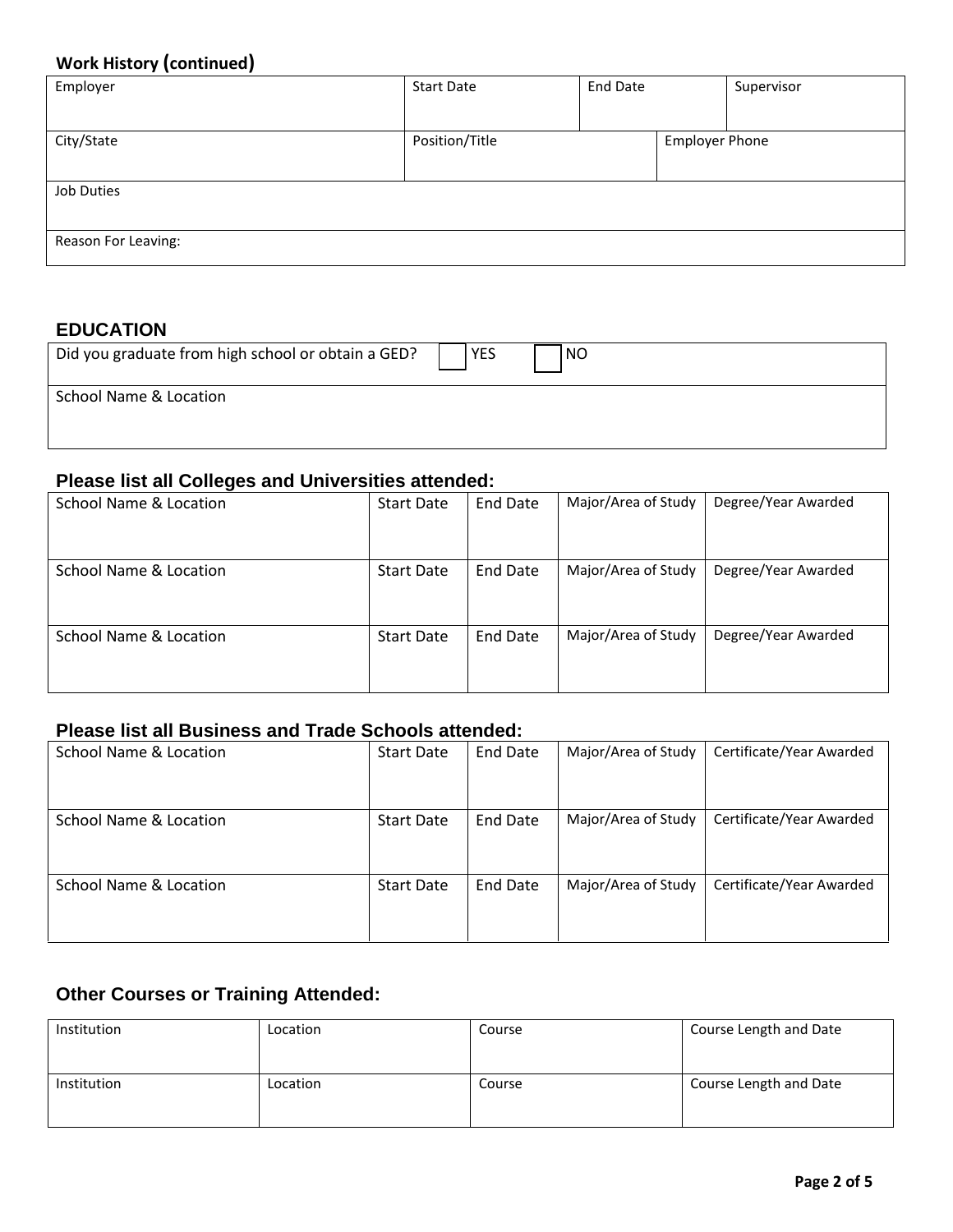### **SPECIAL SKILLS AND KNOWLEDGE**

Please list any special training, skills, professional memberships, certificates, licenses, or experiences that would pertain to the position you are applying for:

#### **FOR CLERICAL/ADMINISTRATIVE POSTIONS ONLY**

Please indicate your level of skill with the following Microsoft Software Systems.

| Word:       | Excel:   |
|-------------|----------|
| PowerPoint: | Outlook: |

#### **FOR TRADES AND LABOR POSITIONS ONLY**

Please list any specialized tools, machines and equipment you can operate.

| <b>Branch</b>                                                                                                                                                                                              | Date Entered | Date Discharged           |  |  |  |  |  |
|------------------------------------------------------------------------------------------------------------------------------------------------------------------------------------------------------------|--------------|---------------------------|--|--|--|--|--|
| Please Describe any service-related skills that may be applicable to the position you are applying for:                                                                                                    |              |                           |  |  |  |  |  |
| Do you wish to claim Veteran's Preference for testing, pursuant to RCW 41.01.010?                                                                                                                          |              | <b>NO</b><br><b>YES</b>   |  |  |  |  |  |
| U.S. MILITARY SERVICE (FOR CIVIL SERVICE CLASSIFIED POSITIONS ONLY)                                                                                                                                        |              |                           |  |  |  |  |  |
| <b>BACKGROUND INFORMATION FOR ALL POSTIONS</b>                                                                                                                                                             |              |                           |  |  |  |  |  |
| Are you a U.S. citizen, or, do you have a Visa permitting you to work in the U.S?<br>(Documentation of authorization to work in the U.S. will be required if an offer of employment is made and accepted.) |              | <b>YES</b><br><b>I</b> NO |  |  |  |  |  |
|                                                                                                                                                                                                            |              |                           |  |  |  |  |  |
| Have you ever been disciplined or discharged for cause? $\vert$  YES                                                                                                                                       | <b>NO</b>    |                           |  |  |  |  |  |
| If yes, please briefly describe the circumstances:                                                                                                                                                         |              |                           |  |  |  |  |  |
| Please list any violations, tickets, accidents, or incidents in the last five (5) years that will be listed on your driving record.                                                                        |              |                           |  |  |  |  |  |
| Have you reviewed the City of Centralia job description for the job you are applying for?<br><b>NO</b><br><b>YES</b>                                                                                       |              |                           |  |  |  |  |  |
| Do you feel you are able to perform the essential functions of the job either with or without reasonable<br>accommodation?<br><b>YES</b><br><b>NO</b>                                                      |              |                           |  |  |  |  |  |
| <b>REFERENCES</b>                                                                                                                                                                                          |              |                           |  |  |  |  |  |
| Please provide three references, including supervisors, subordinates, and peers.                                                                                                                           |              |                           |  |  |  |  |  |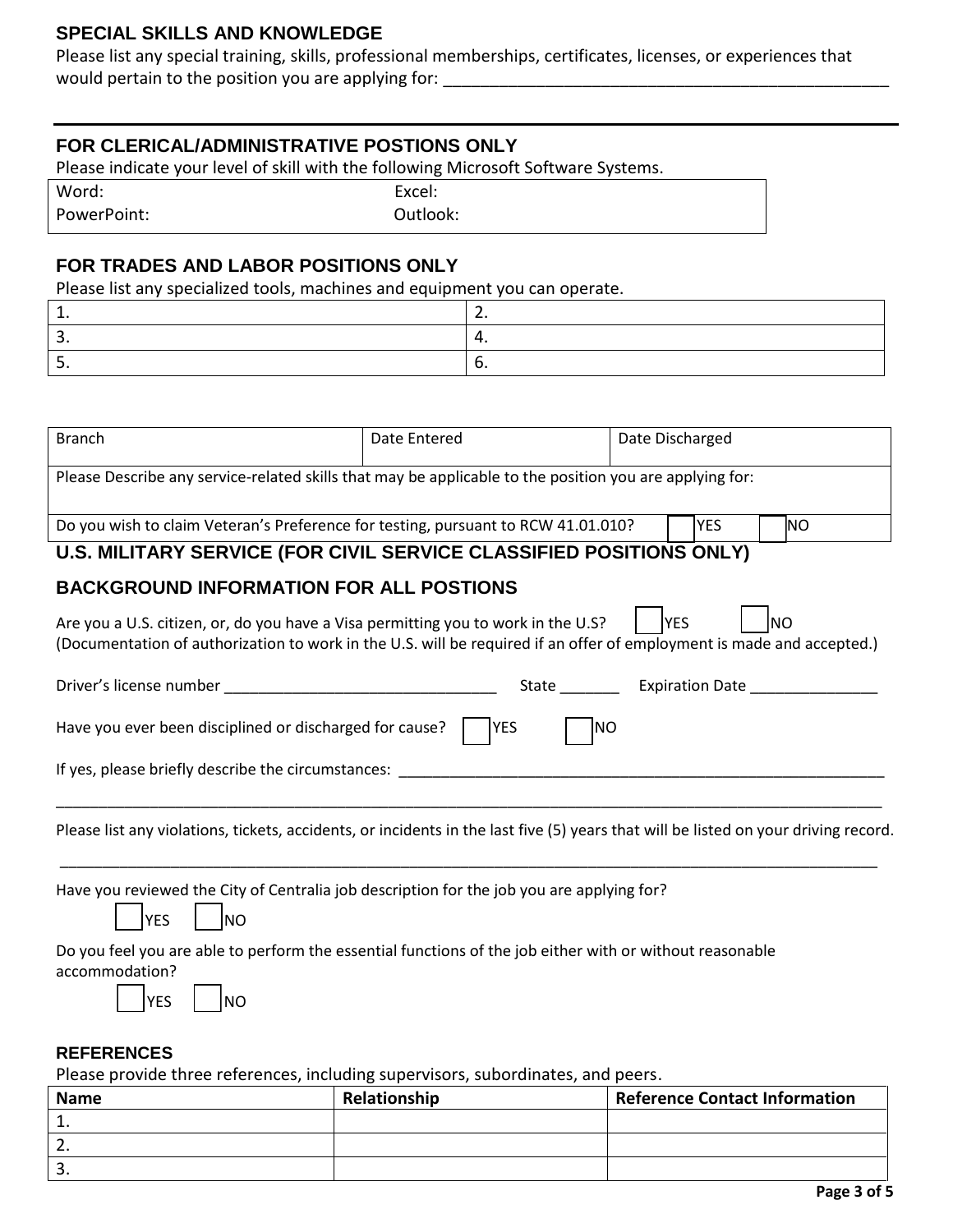#### **PLEASE READ CAREFULLY BEFORE SIGNING THIS APPLICATION**

 I authorize the City of Centralia to investigate all statements in this application to secure any necessary information from all of my employers, references, and academic institutions. I hereby release all of those employers, references, academic institutions, and the City of Centralia from any and all liability arising from their giving or receiving information about my employment history, my academic credentials or qualifications, and my suitability for employment with the City. I also authorize the City to secure financial and credit information through an appropriate agency, and I understand that, upon my written request made within a reasonable period of time, the agency providing a consumer credit report to the City will provide me with a complete description of the nature and scope of the credit report investigation. It is further agreed and understood that I shall hold the City of Centralia harmless for use of any and all information gained through these inquires.

 I understand that any offer of employment is contingent upon receipt of a satisfactory report concerning my credit, academic credentials, and employment references. I further understand that any misrepresentations in any of my answers or statements will result in a cancellation of my application, or if employed, will be cause for dismissal. I also authorize the City to supply information about my employment record, in whole or in part, in confidence or any prospective employer, government agency, or other party having a legal and proper interest, and I hereby release the City from any and all liability for its providing this information.

 I understand that if I receive a Conditional Offer of Employment for a position where I will have unsupervised access to children, developmentally disabled persons, or vulnerable adults, the City of Centralia is required to complete a thorough background check as required by the Child/Adult Abuse Information Act. I understand that I will be tested for the presence of drugs as part of the pre-employment screening if I receive a Conditional Offer of Employment for a position which requires a Commercial Driver's license.

 If I am applying for an exempt position, I understand that nothing in this application or my communications with any Centralia official is intended to create an employment contract between the City of Centralia and me. In the event of my employment with the City, I will comply with all rules, regulations, and policies set forth in the City's policy manual or in communications distributed by the City.

**I hereby acknowledge that I have read and understand the preceding statement, and to the best of my knowledge, I certify that all statements made by me on this application are true and complete.** 

| <b>Signature of Applicant</b> | Date |
|-------------------------------|------|
|                               |      |

*In compliance with federal and state laws and equal employment opportunity guidelines, applicants are considered for employment on the basis of qualifications and demonstrated abilities without regard to race, religion, age, color, national origin, sex, disability, sexual orientation, marital status, genetic information, veterans status, or any other basis prohibited by federal, state, or local law.* 

**\_\_\_\_\_\_\_\_\_\_\_\_\_\_\_\_\_\_\_\_\_\_\_\_\_\_\_\_\_\_\_\_\_\_\_\_\_\_\_\_\_\_\_\_\_ \_\_\_\_\_\_\_\_\_\_\_\_\_\_\_\_\_\_\_\_\_\_\_\_\_\_\_\_** 

*Reasonable accommodation with the application and examination process is available, upon request, for persons with disabilities.*